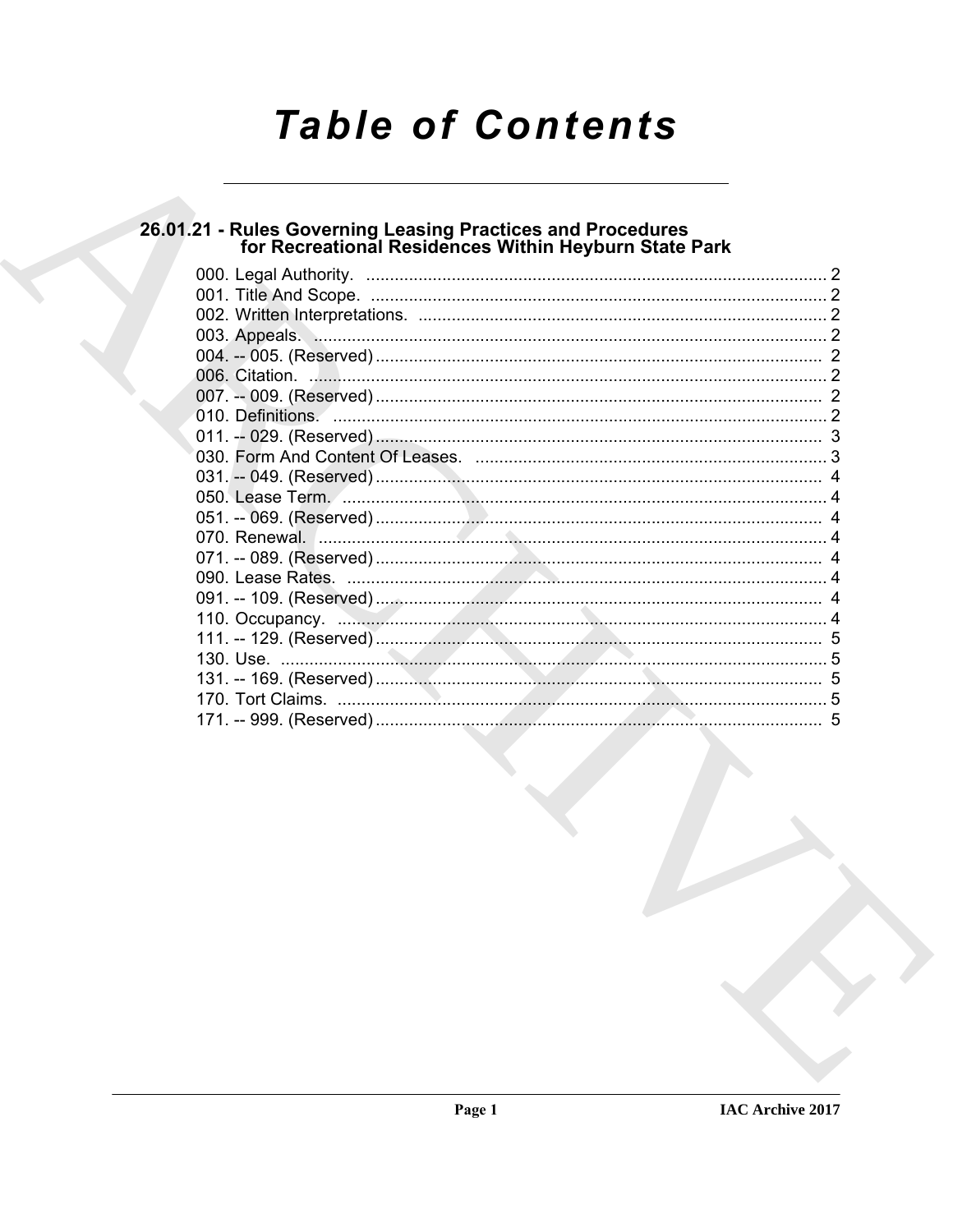#### **IDAPA 26 TITLE 01 CHAPTER 21**

# **26.01.21 - RULES GOVERNING LEASING PRACTICES AND PROCEDURES FOR RECREATIONAL RESIDENCES WITHIN HEYBURN STATE PARK**

#### <span id="page-1-1"></span><span id="page-1-0"></span>**000. LEGAL AUTHORITY.**

These rules are promulgated by the Idaho Park and Recreation Board pursuant to Idaho Code, Section 67-4223 and are intended to further define and make specific Idaho Code, Section  $67-4223$  as it pertains to the administration of recreational residence site leases within Heyburn State Park. (7-1-99) recreational residence site leases within Heyburn State Park.

# <span id="page-1-2"></span>**001. TITLE AND SCOPE.**

**Title**. The title of this chapter shall be cited in full as Idaho Department of Parks and Recreation Rules, IDAPA 26.01.21, "Rules Governing Leasing Practices and Procedures for Recreational Residences Within Heyburn State Park."

**02. Scope**. This chapter establishes rules to effectuate the purposes of and aid in the administration of recreational residence site leases within Heyburn State Park. (7-1-99)

#### <span id="page-1-3"></span>**002. WRITTEN INTERPRETATIONS.**

**26.61.21** - **CALLES GOVERNIER 21**<br> **CALLES COVERNIER CONTINUAL RESIDENCES WITHIN HEYBLEN STATE PARK**<br> **CALL ARCHIVE CONTINUAL RESIDENCES WITHIN HEYBLEN STATE PARK**<br> **CALL ARCHIVE CONTINUAL RESIDENCES WITHIN HEYBLEN STATE** The Department has written interpretations of these rules, in the form of explanatory comments accompanying the notice of proposed rulemaking that originally proposed the rules, or documentation of compliance with IDAPA 26.01.01, "Rules of Administrative Procedure of the Idaho Park and Recreation Board," Section 150. These documents are available for public inspection and copying in the central office of the Department. (7-1-99)

#### <span id="page-1-4"></span>**003. APPEALS.**

Any person who may be adversely affected by a final decision, ruling, or direction of the director, may appeal the decision, ruling, or direction as outlined under IDAPA 26.01.01, "Rules of Administrative Procedure of the Idaho<br>Park and Recreation Board," Section 50. (7-1-99) Park and Recreation Board," Section 50.

#### <span id="page-1-5"></span>**004. -- 005. (RESERVED)**

#### <span id="page-1-6"></span>**006. CITATION.**

The official citation of this chapter is IDAPA 26.01.21.000 et.seq. For example, the citation for this section is IDAPA 26.01.21.006. (7-1-99) 26.01.21.006.

#### <span id="page-1-7"></span>**007. -- 009. (RESERVED)**

# <span id="page-1-9"></span><span id="page-1-8"></span>**010. DEFINITIONS.**

As used in this chapter: (7-1-99) (3-1-99)

**01. Board**. The Idaho Park and Recreation Board, a bipartisan, six (6) member board, appointed by the Governor. (7-1-99) Governor. (7-1-99)

- <span id="page-1-11"></span><span id="page-1-10"></span>**02. Department**. The Idaho Department of Parks and Recreation. (7-1-99)
- <span id="page-1-13"></span><span id="page-1-12"></span>**03. Director**. The director and chief administrator of the Department, or the designee of the director.  $(7-1-99)$

**04.** Lease. The contract defining the rights and duties of the parties regarding a recreational residence in Heyburn State Park. (7-1-99) site within Heyburn State Park.

<span id="page-1-15"></span><span id="page-1-14"></span>**05.** Lease Payment. The annual fee paid by a Lessee to the Lessor. (7-1-99)

**06. Lessee**. A person who holds a valid lease for a recreational residence site within Heyburn State Park. (7-1-99)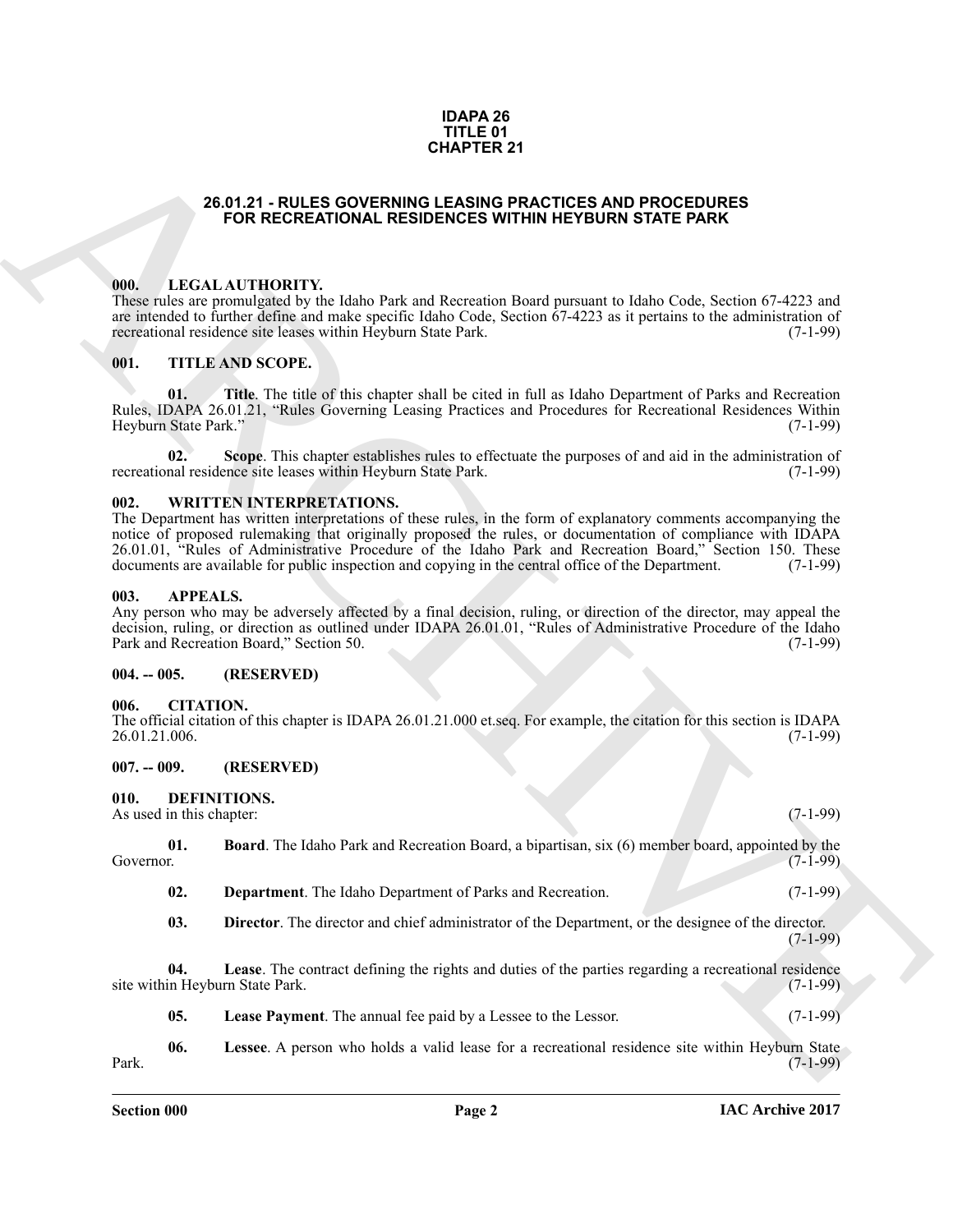# <span id="page-2-3"></span><span id="page-2-2"></span><span id="page-2-0"></span>**011. -- 029. (RESERVED)**

# <span id="page-2-6"></span><span id="page-2-5"></span><span id="page-2-4"></span><span id="page-2-1"></span>**030. FORM AND CONTENT OF LEASES.**

| <b>Department of Parks and Recreation</b> |                |                                                                                                                                                                                                                                                                                                    | <b>Recreational Residences Within Heyburn State Park</b> |  |
|-------------------------------------------|----------------|----------------------------------------------------------------------------------------------------------------------------------------------------------------------------------------------------------------------------------------------------------------------------------------------------|----------------------------------------------------------|--|
|                                           | 07.            | Lessor. The Board or it's authorized representative.                                                                                                                                                                                                                                               | $(7-1-99)$                                               |  |
|                                           | 08.            | Recreational Residence Site. A particularly described parcel of real property, located within<br>Heyburn State Park and owned by the Department, which has been made available to private individuals through a<br>lease for the purpose of constructing and maintaining a recreational residence. | $(7-1-99)$                                               |  |
| $011. - 029.$                             |                | (RESERVED)                                                                                                                                                                                                                                                                                         |                                                          |  |
| 030.                                      |                | FORM AND CONTENT OF LEASES.                                                                                                                                                                                                                                                                        |                                                          |  |
|                                           | 01.            | Form. All leases shall be in a standardized form which has been approved by the Board.                                                                                                                                                                                                             | $(7-1-99)$                                               |  |
|                                           | 02.            | Contents. Leases should address, at a minimum, the following subject matter:                                                                                                                                                                                                                       | $(7-1-99)$                                               |  |
|                                           | a.             | Lease Rates;                                                                                                                                                                                                                                                                                       | $(7-1-99)$                                               |  |
|                                           | $\mathbf{b}$ . | Term;                                                                                                                                                                                                                                                                                              | $(7-1-99)$                                               |  |
|                                           | c.             | Renewal;                                                                                                                                                                                                                                                                                           | $(7-1-99)$                                               |  |
|                                           | d.             | Use;                                                                                                                                                                                                                                                                                               | $(7-1-99)$                                               |  |
|                                           | e.             | Occupancy;                                                                                                                                                                                                                                                                                         | $(7-1-99)$                                               |  |
|                                           | f.             | Subleasing;                                                                                                                                                                                                                                                                                        | $(7-1-99)$                                               |  |
|                                           | g.             | Assignment;                                                                                                                                                                                                                                                                                        | $(7-1-99)$                                               |  |
|                                           | h.             | Landscaping;                                                                                                                                                                                                                                                                                       | $(7-1-99)$                                               |  |
|                                           | i.             | Water;                                                                                                                                                                                                                                                                                             | $(7-1-99)$                                               |  |
|                                           | j.             | Maintenance of premises;                                                                                                                                                                                                                                                                           | $(7-1-99)$                                               |  |
|                                           | k.             | Sewage;                                                                                                                                                                                                                                                                                            | $(7-1-99)$                                               |  |
|                                           | l.             | Garbage;                                                                                                                                                                                                                                                                                           | $(7-1-99)$                                               |  |
|                                           | m.             | Burning;                                                                                                                                                                                                                                                                                           | $(7-1-99)$                                               |  |
|                                           | n.             | Construction and improvements;                                                                                                                                                                                                                                                                     | $(7-1-99)$                                               |  |
|                                           | $\mathbf{0}$   | Inspection;                                                                                                                                                                                                                                                                                        | $(7-1-99)$                                               |  |
|                                           | p.             | Ingress and egress;                                                                                                                                                                                                                                                                                | $(7-1-99)$                                               |  |
|                                           | q.             | Treatment of improvements upon termination by lessor;                                                                                                                                                                                                                                              | $(7-1-99)$                                               |  |
|                                           | r.             | Treatment of improvements upon termination by lessee;                                                                                                                                                                                                                                              | $(7-1-99)$                                               |  |
|                                           | S.             | Treatment of non-approved improvements upon termination;                                                                                                                                                                                                                                           | $(7-1-99)$                                               |  |
|                                           | t.             | Determination of Fair Market Value;                                                                                                                                                                                                                                                                | $(7-1-99)$                                               |  |
|                                           |                | Waiver;                                                                                                                                                                                                                                                                                            | $(7-1-99)$                                               |  |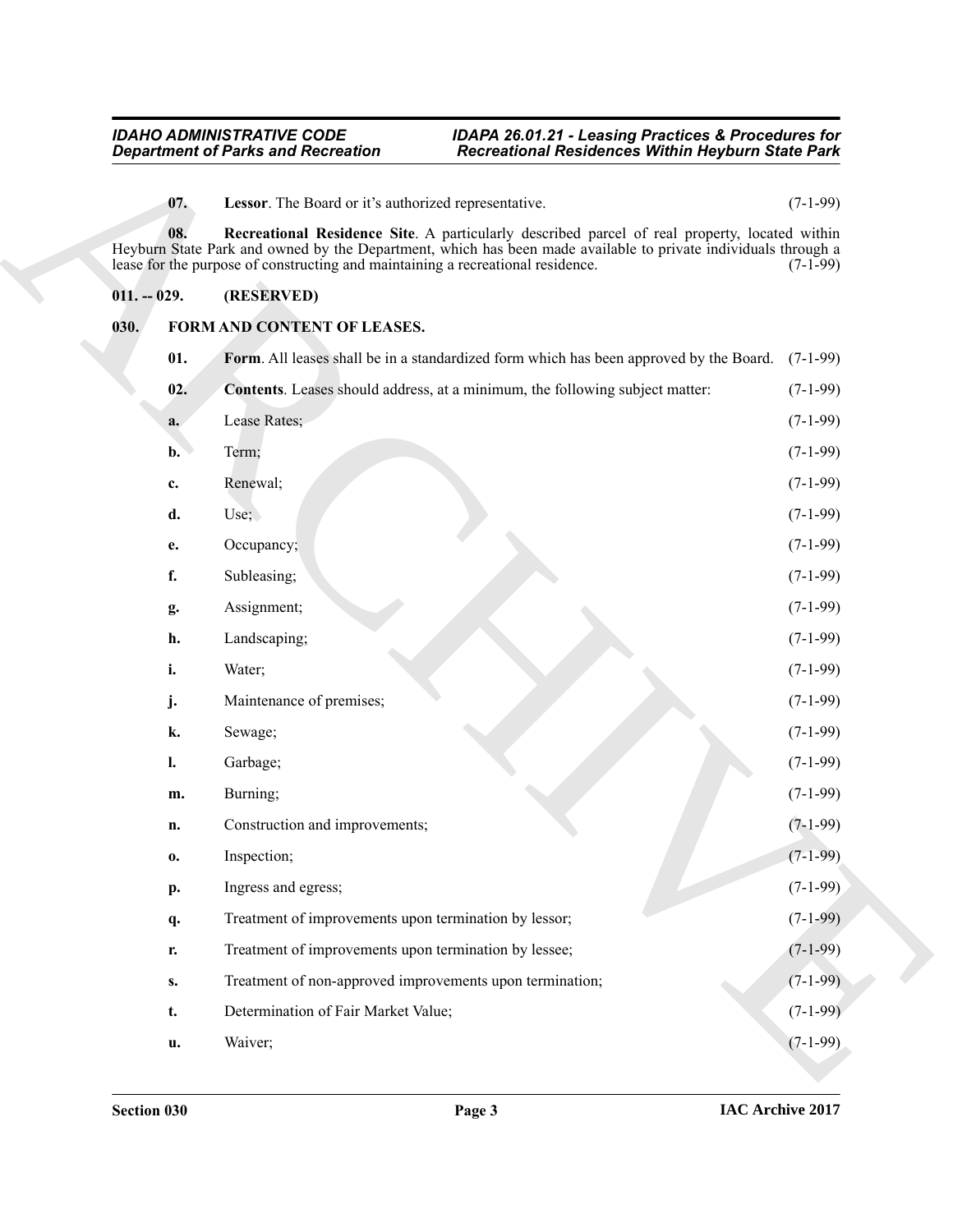|               |                 | <b>Department of Parks and Recreation</b>                                                                                                                                                                                                                 | <b>Recreational Residences Within Heyburn State Park</b> |             |
|---------------|-----------------|-----------------------------------------------------------------------------------------------------------------------------------------------------------------------------------------------------------------------------------------------------------|----------------------------------------------------------|-------------|
|               | v.              | Indemnification;                                                                                                                                                                                                                                          |                                                          | $(7-1-99)$  |
|               | W.              | Breach;                                                                                                                                                                                                                                                   |                                                          | $(7-1-99)$  |
|               | x.              | Reinstatement of canceled lease;                                                                                                                                                                                                                          |                                                          | $(7-1-99)$  |
|               | <b>y.</b>       | Binding on Heirs;                                                                                                                                                                                                                                         |                                                          | $(7-1-99)$  |
|               | z.              | Miscellaneous fees and charges;                                                                                                                                                                                                                           |                                                          | $(7-1-99)$  |
|               | aa.             | Motorized vehicles;                                                                                                                                                                                                                                       |                                                          | $(7-1-99)$  |
|               | bb.             | Tort claims act;                                                                                                                                                                                                                                          |                                                          | $(7-1-99)$  |
|               | cc.             | Parties;                                                                                                                                                                                                                                                  |                                                          | $(7-1-99)$  |
|               | dd.             | Property description; and                                                                                                                                                                                                                                 |                                                          | $(7-1-99)$  |
|               | ee.             | Appraisal Appeals Process.                                                                                                                                                                                                                                |                                                          | $(7-1-99)$  |
|               | 03.             | <b>Consistent with General Development Plan.</b> Lease terms shall be consistent with the general<br>development plan for Heyburn State Park.                                                                                                             |                                                          | $(7-1-99)$  |
|               | 04.             | <b>Execution</b> . No lease shall be valid until it has been signed by both the Lessee and the Director. The<br>Lessee shall sign the lease first, the Director shall sign last.                                                                          |                                                          | $(7-1-99)$  |
|               | 05.             | Recording. All leases shall be recorded in Benewah County.                                                                                                                                                                                                |                                                          | $(7-1-99)$  |
| $031. - 049.$ |                 | (RESERVED)                                                                                                                                                                                                                                                |                                                          |             |
| 050.          |                 | <b>LEASE TERM.</b>                                                                                                                                                                                                                                        |                                                          |             |
|               | 01.             | Cottage Site Leases. Leases shall be issued for a term not to exceed ten (10) years commencing<br>upon January 1 of the year the lease is entered into and ending upon December 31 of the final year of the term.                                         |                                                          | $(4-11-15)$ |
|               | 02.             | Float Home Moorage Site Leases. Lease of a float home moorage site may be issued for a period<br>of up to thirty (30) years commencing upon January 1 of the year the lease is entered into and ending upon December<br>31 of the final year of the term. |                                                          | $(4-11-15)$ |
| $051. - 069.$ |                 | (RESERVED)                                                                                                                                                                                                                                                |                                                          |             |
| 070.          | <b>RENEWAL.</b> | No lease may include any right of renewal, whether expressed or implied.                                                                                                                                                                                  |                                                          | $(7-1-99)$  |
| $071. - 089.$ |                 | (RESERVED)                                                                                                                                                                                                                                                |                                                          |             |
| 090.          |                 | <b>LEASE RATES.</b>                                                                                                                                                                                                                                       |                                                          |             |
|               | 01.             | Base Rates. Base lease rates shall be set so as to provide the Department a reasonable return based<br>upon the fair market value of the lease site.                                                                                                      |                                                          | $(7-1-99)$  |
|               |                 |                                                                                                                                                                                                                                                           |                                                          |             |
|               | 02.             | Lease Rate Adjustments. The lease shall provide for annual adjustments.                                                                                                                                                                                   |                                                          | $(7-1-99)$  |
| $091. - 109.$ |                 | (RESERVED)                                                                                                                                                                                                                                                |                                                          |             |

<span id="page-3-10"></span><span id="page-3-9"></span><span id="page-3-8"></span>

|     | <b>Execution</b> . No lease shall be valid until it has been signed by both the Lessee and the Director. The |            |
|-----|--------------------------------------------------------------------------------------------------------------|------------|
|     | Lessee shall sign the lease first, the Director shall sign last.                                             | $(7-1-99)$ |
|     |                                                                                                              | $(7-1-99)$ |
| 05. | <b>Recording.</b> All leases shall be recorded in Benewah County.                                            |            |

# <span id="page-3-15"></span><span id="page-3-14"></span><span id="page-3-1"></span><span id="page-3-0"></span>**050. LEASE TERM.**

# <span id="page-3-18"></span><span id="page-3-16"></span><span id="page-3-3"></span><span id="page-3-2"></span>**051. -- 069. (RESERVED)**

# <span id="page-3-11"></span><span id="page-3-5"></span><span id="page-3-4"></span>**071. -- 089. (RESERVED)**

- <span id="page-3-17"></span><span id="page-3-13"></span><span id="page-3-12"></span>**02. Lease Rate Adjustments**. The lease shall provide for annual adjustments. (7-1-99)
- <span id="page-3-6"></span>**091. -- 109. (RESERVED)**
- <span id="page-3-7"></span>**110. OCCUPANCY.**

*IDAHO ADMINISTRATIVE CODE IDAPA 26.01.21 - Leasing Practices & Procedures for Department of Parks and Recreation Recreational Residences Within Heyburn State Park*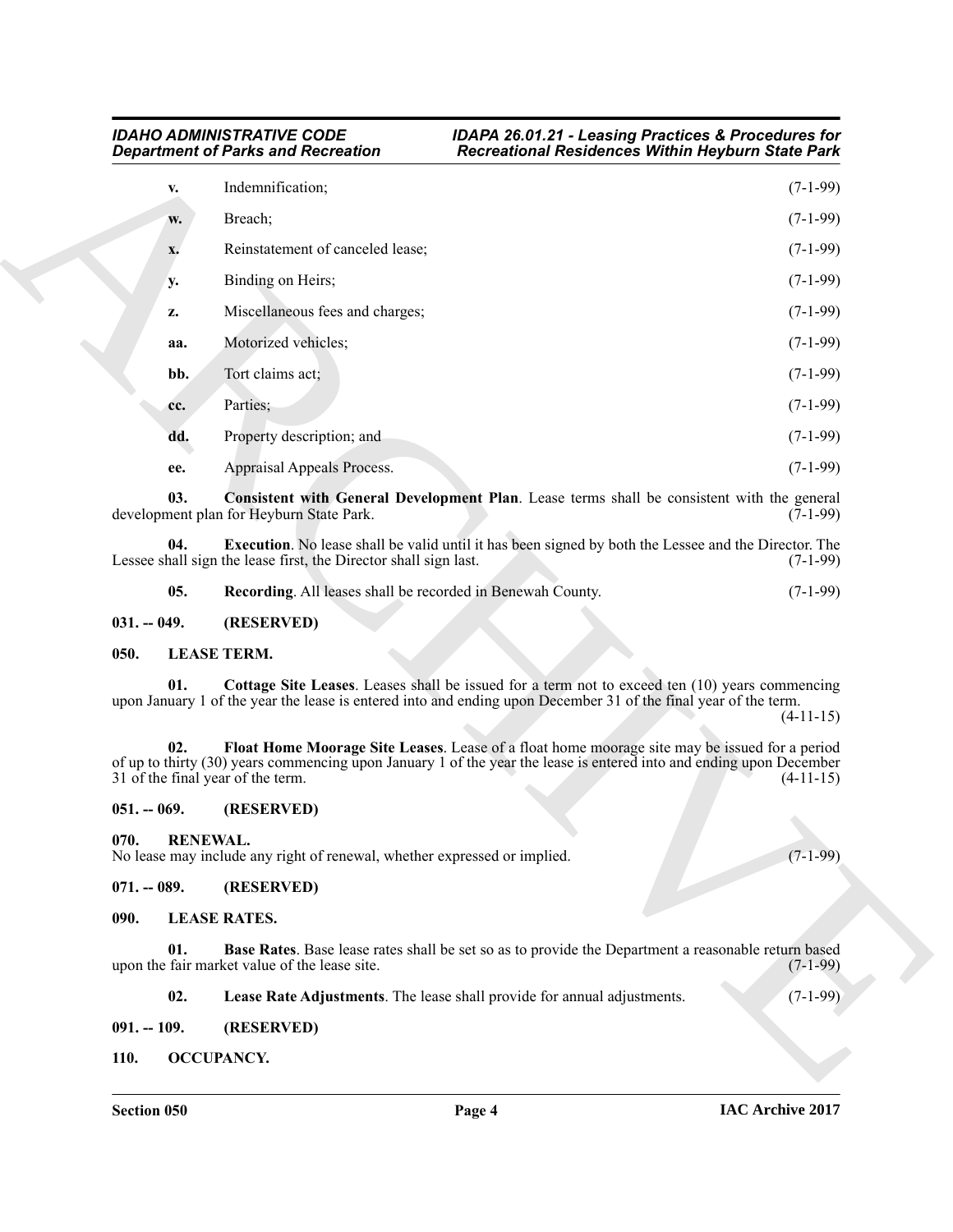**Experiment of Parks and Recreation Francesco Real interaction in Recitation of World Registers.**<br>
All the decreasing Constant (Notice that is excepted in the lead to the term in the law because the park is the state of t **01. Recreational Occupancy**. With the exception of those leases which have been grandfathered for full-time occupancy, the leased premises shall be used solely for recreational residential purposes. Use may be intermittent or seasonal but in no event shall the residence be occupied in excess of six (6) months in any twelve (12) consecutive months or more than one hundred eighty five (185) days in any three hundred sixty five (365) day cycle. (7-1-99)

<span id="page-4-6"></span><span id="page-4-5"></span>**02. Full-Time Occupancy**. Leases which have been grandfathered for full-time occupancy shall revert tional residential purposes when they are transferred, whether by gift, sale, or devise. (7-1-99) to recreational residential purposes when they are transferred, whether by gift, sale, or devise.

# <span id="page-4-0"></span>**111. -- 129. (RESERVED)**

# <span id="page-4-8"></span><span id="page-4-1"></span>**130. USE.**

<span id="page-4-9"></span>**01. Commercial Use Prohibited**. Leased premises may not be used for commercial purposes. This includes, but is not limited to, short- or long-term rental for profit, and the conduct of any enterprise of a commercial nature. (7-1-99)

<span id="page-4-10"></span>**02. Public Use**. Heyburn State Park is a public facility that is managed for the use and benefit of the public. Recreational residence leases shall reserve to the Department and its agents the right of ingress and egress across lease premises. Recreational residence leases shall preserve the right of the general public to cross the leased<br>premises for any lawful purpose. (7-1-99) premises for any lawful purpose.

# <span id="page-4-2"></span>**131. -- 169. (RESERVED)**

# <span id="page-4-7"></span><span id="page-4-3"></span>**170. TORT CLAIMS.**

These rules provide general guidance concerning the contract terms to be included in recreational residence leases at Heyburn State Park. Nothing in these rules shall be deemed or construed in any way to conflict with the provisions of the Idaho Tort Claims Act, Chapter 9, Title 6, Idaho Code.

# <span id="page-4-4"></span>**171. -- 999. (RESERVED)**